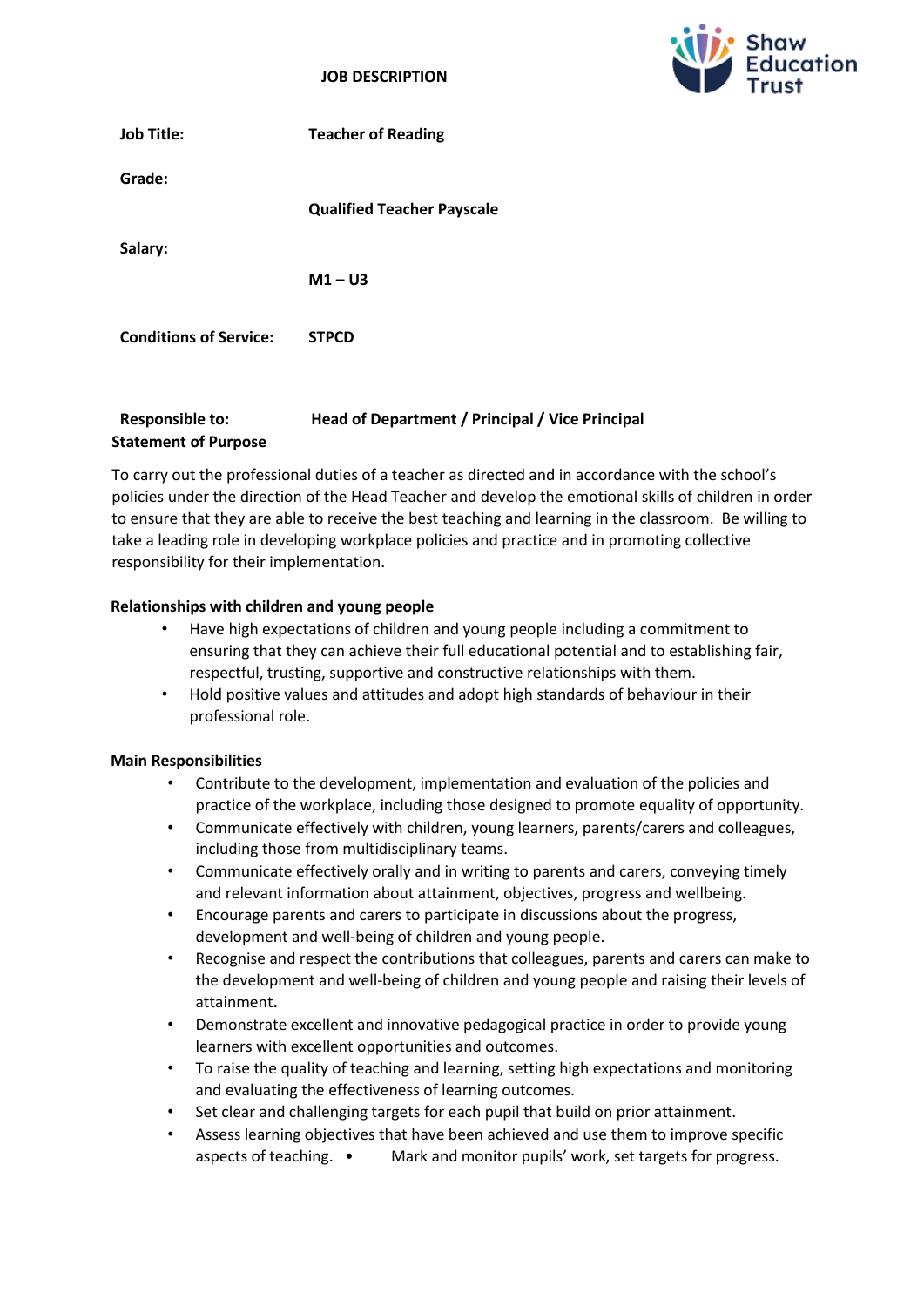

- Assess and record pupils' progress systematically and keep records to check work is understood and completed, monitor strengths and weaknesses, inform planning and recognise the level at which the pupil is achieving.
- Have high expectations of children and young people including a commitment to ensuring that they can achieve their full educational potential and to establishing fair, respectful, trusting, supportive and constructive relationships with them.
- Know the assessment requirements and arrangements for the subjects/curriculum areas they teach, including those relating to public examinations and qualifications.
- Use an appropriate range of approaches to assessment, including the importance of formative assessment.
- Use local and national statistical information to evaluate the effectiveness of teaching, to monitor the progress of young learners and the raise levels of attainment.
- Use reports and other sources of external information related to assessment in order to provide learners with accurate and constructive feedback on their strengths, weaknesses, attainment, progress and areas for development, including action plans for improvement.
- Make effective use of an appropriate range of observation, assessment, monitoring and recording strategies as a basis for setting challenging learning objectives and monitoring learners' progress and levels of attainment.

# **Professional Standards**

- Hold positive values and attitudes and adopt high standards of behaviour in their professional role.
- Maintain an up-to-date knowledge and understanding of the professional duties of teachers and the statutory framework within which they work, and contribute to the development, implementation and evaluation of the policies and practice of their workplace, including those designed to promote equality of opportunity.
- Provide learners, colleagues, parents and carers with timely, accurate and constructive feedback on learners' attainment, progress and areas for development.
- Support and guide learners so that they can reflect on their learning, identify the progress they have made, set positive targets for improvement and become successful independent learners.
- Use assessment as part of their teaching to diagnose learners' needs, set realistic and challenging targets for improvement and plan future teaching • Review the effectiveness of their teaching and its impact on learners' progress, attainment and well-being, refining their approaches where necessary.
- Review the impact of the feedback provided to learners and guide learners on how to improve their attainment.

# **Teaching and Learning**

- Identifying clear teaching objectives and specifying how they will be taught and assessed
- Plan and teach challenging, well-organised lessons and sequences of lessons that:
	- $\circ$  are informed by relevant and up-to-date subject, curriculum and pedagogical knowledge;
	- o use a range of teaching and learning strategies and resources, including elearning, adapted to meet learners' needs effectively; and
	- $\circ$  take account of the prior learning and attainment of those they teach and underpin sustained progress and effective transitions.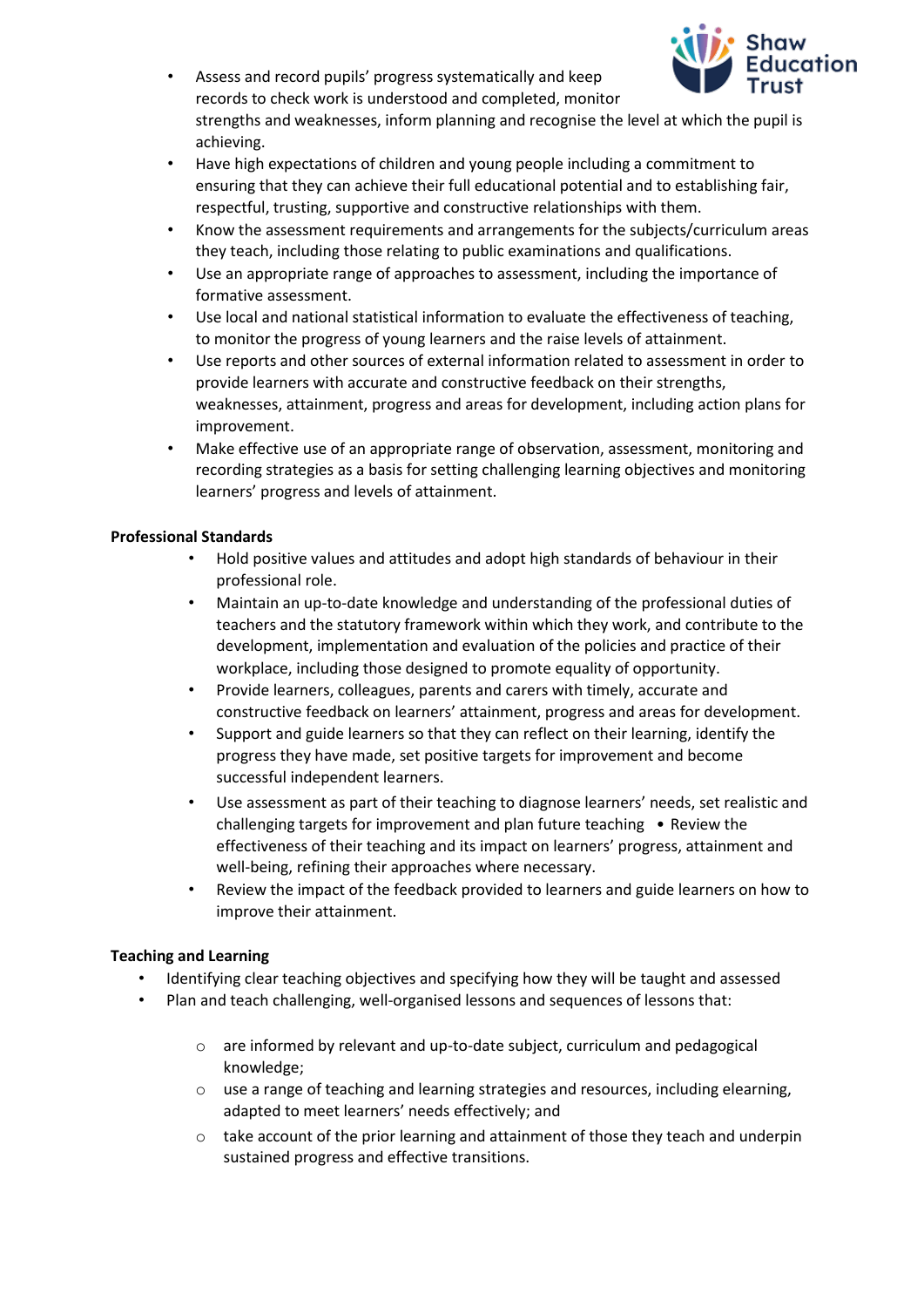

- Plan, set and assess coursework for examinations, homework and other out-of-class assignments to sustain learners' progress and to extend and consolidate their learning.
- Identify and provide opportunities for learners to develop literacy, numeracy, ICT and thinking and learning skills appropriate within their phase and context
- Have a secure knowledge and understanding of the subjects/curriculum areas they teach including: the contribution that their subjects/curriculum areas can make to cross-curricular learning, recent relevant developments, and related pedagogy.
- Know and understand the relevant statutory and non-statutory curricula and frameworks, including those provided through the National Strategies, for their subjects/curriculum areas and other relevant initiatives across the age and ability range they teach.
- Know how to use skills in literacy, numeracy and ICT to support their teaching and wider learning.

## **Learning and Behaviour**

- Have a good, up to date working knowledge and understanding of a range of teaching, learning and behaviour management strategies and know how to use and adapt them, including how to personalise the learning experience to provide opportunities for all learners achieve their potential.
- Provide clear structures for lessons maintaining pace, motivation and challenge.
- Make effective use of assessment and ensure coverage of programmes of study
- Ensure effective teaching and best use of available time
- Monitor and intervene to ensure sound learning and discipline
- Use a variety of teaching methods to: match approach to content, structure information, present a set of key ideas and use appropriate vocabulary, use effective questioning, listen carefully to pupils, give attention to errors and misconceptions
- Select appropriate learning resources and develop study skills through library, ICT and other resources;
- Have a creative and constructively critical approach towards innovation; being prepared to adapt their practice where benefits and improvements are identified.
- Act upon advice and feedback and be open to coaching and mentoring.

# **Every Chid Matters**

- Understand how children develop and how the progress, rate of development and wellbeing of learners are affected by a range of social, religious, ethnic, cultural and linguistic influences.
- Know how to make effective personalised provision for those they teach, including those for whom English is an additional language or who have special educational needs or disabilities, and how to take practical account of diversity and promote equality and inclusion in their teaching.
- Know the current legal requirements, national policies and guidance on the safeguarding and promotion of the well-being of children and young people.
- Know the local arrangements concerning the safeguarding of children and young people.

• Know how to identify potential child abuse or neglect and follow safeguarding procedures. Know how to identify and support children and young people whose progress or well-being is affected by changes or difficulties in their personal circumstances, and when to refer them to colleagues for specialist support.

# **Leadership and Management**

• Establish a purposeful and safe learning environment which complies with current legal requirements, national policies and guidance on the safeguarding and wellbeing of children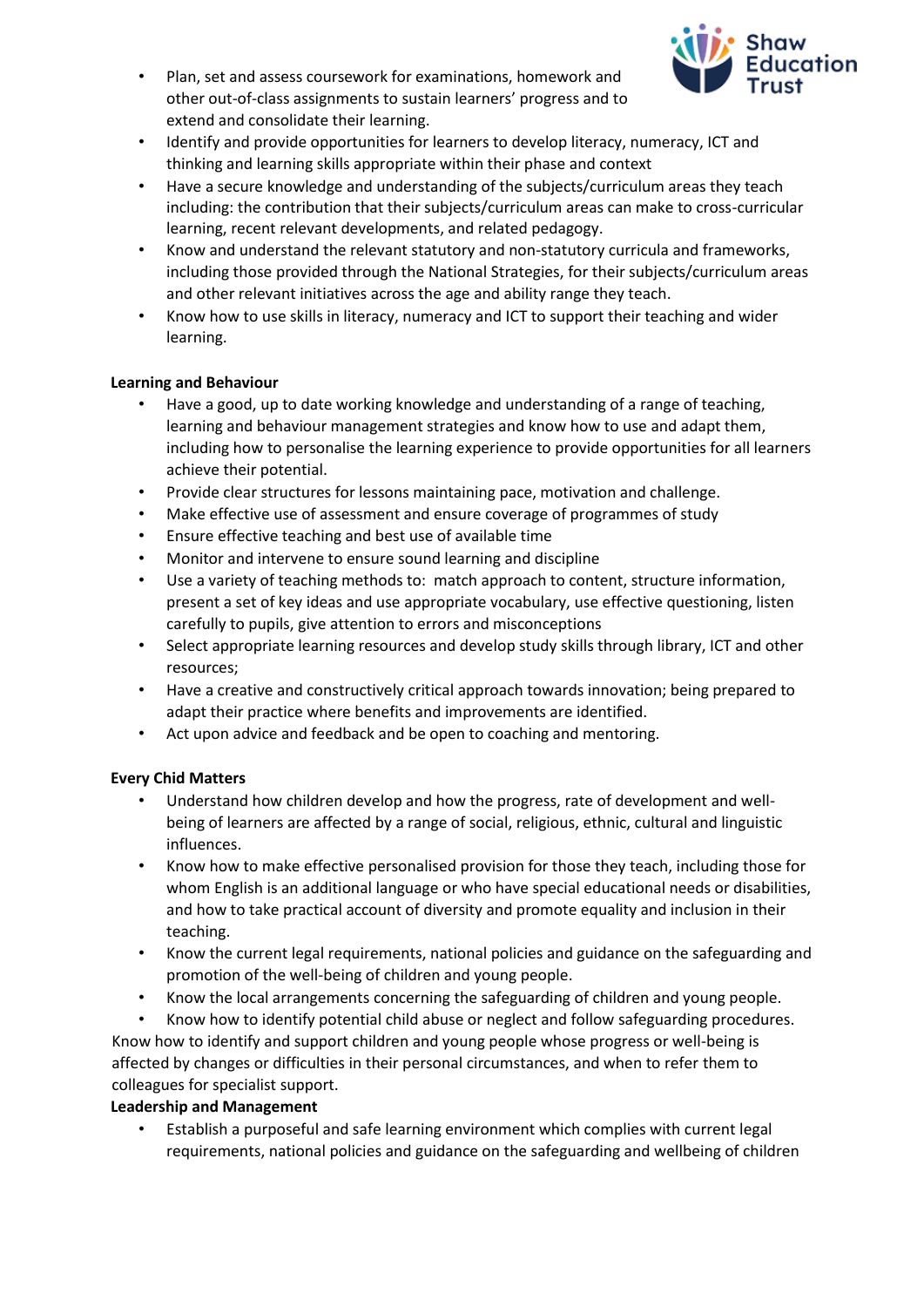

and young people so that learners feel secure and sufficiently confident to make an active contribution to learning and to the school.

- Make use of the local arrangements concerning the safeguarding of children and young people.
- Identify and use opportunities to personalise and extend learning through out of school contexts where possible making links between in-school learning and learning in out-ofschool contexts.
- Manage learners' behaviour constructively by establishing and maintaining a clear and positive framework for discipline, in line with the school's behaviour policy;
- Use a range of behaviour management techniques and strategies, adapting them as necessary to promote the self-control and independence of learners
- Promote learners' self-control, independence and cooperation through developing their social, emotional and behavioural skills.
- Work as a team member and identify opportunities for working with colleagues, managing their work where appropriate and sharing the development of effective practice with them

## **Pupil Support**

- Ensure pupils acquire and consolidate knowledge, skills and understanding appropriate to the subject taught.
- Evaluate their own teaching critically to improve effectiveness
- Establish effective working relationships and set a good example through their presentation and personal and professional conduct
- Evaluate their performance and be committed to improving their practice through appropriate professional development.
- Communicate effectively with learners and colleagues;
- Have a commitment to collaboration and co-operative working where appropriate.
- Identify and use opportunities to personalise and extend learning through out of school contexts where possible making links between in-school learning and learning in out-ofschool contexts.

# *Note*

*The job holder will be expected to undertake any other duties which are not specifically listed but are within the remit, responsibility and accountability of the job.*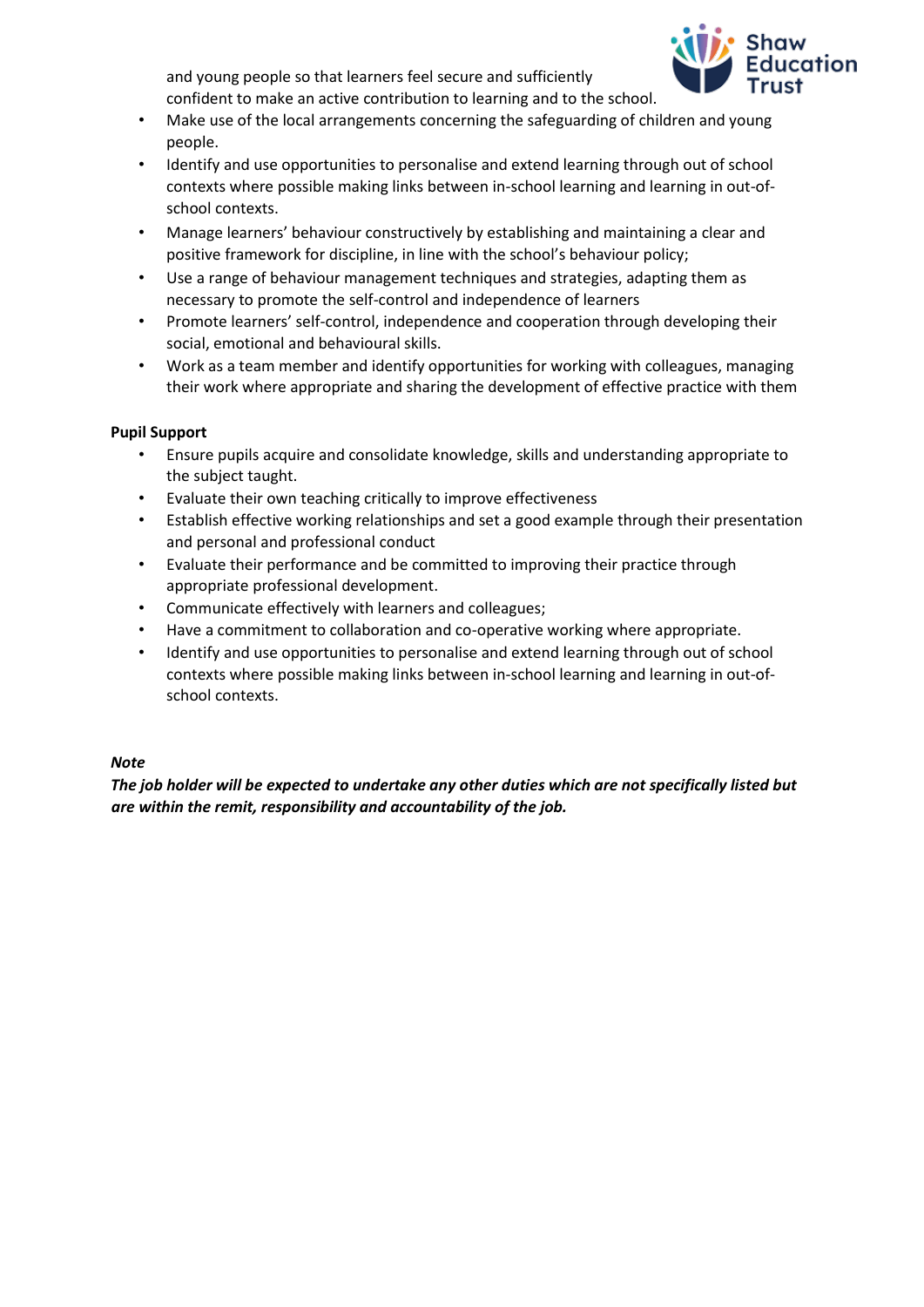

## **Person Specification**

## **Qualified Teacher**

# **Qualifications Essential / Desirable**

- PGCE (Secondary or Primary) Essential
	- Degree or equivalent in a relevant subject **•** Essential
- Further Relevant Qualification or equivalent Desirable
- Good A Level Result in a relevant subject Essential
- Additional qualifications Essential
- **Experience**
- Relevant teaching experience within a similar setting Essential
- Ability to teach GCSE Key Stage [ ] Desirable
- Experience in running extra-curricular activities Essential

#### • **Knowledge & Skills**

- An understanding of the strategies required to motivate, engage and inspire students • Essential engage and inspire students
- Well-developed IT skills to enhance teaching and learning
- Knowledge and understanding of safeguarding procedures in relation to children and young people.

#### • **Personal Qualities**

• Excellent communication and interpersonal skills • Essential • Good time management and the ability to multi-task • Essential • Flexibility, commitment and reliability • Essential Understanding of and significant contribution to the whole

school extra-curricular programme

- 
- 
- 
- 
- Desirable
- 

• Essential